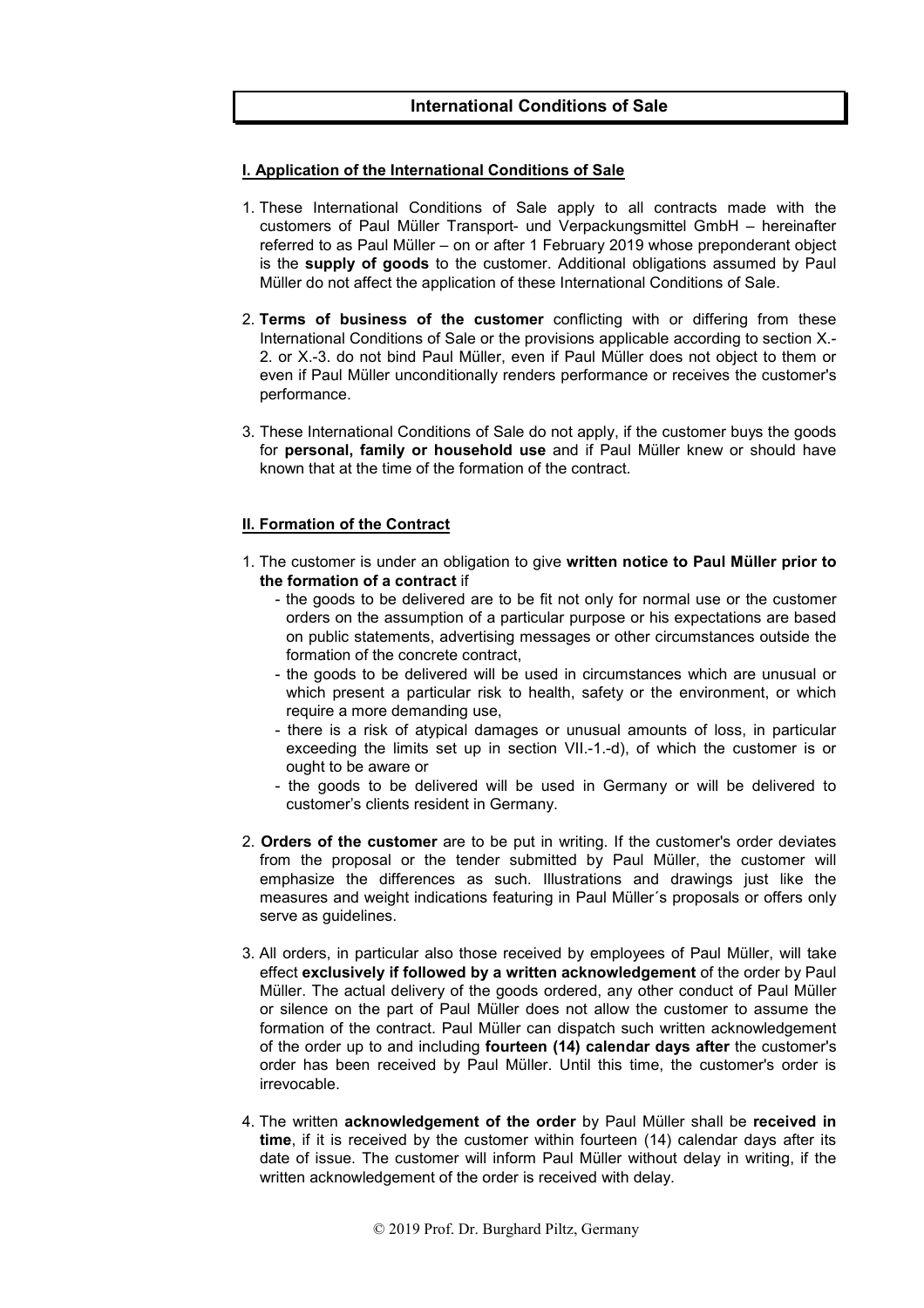- 5. The written acknowledgement of the order by Paul Müller sets out all the **terms of the contract** and brings the **contract into effect** even if - except for the description, the price for the goods and the quantity to be delivered - the written acknowledgement is not consistent with the declarations of the customer in every respect, especially with reference to the exclusive application of these International Conditions of Sale. The contract will only fail to come into existence if the **customer objects in writing** that the acknowledgement of the order by Paul Müller is not completely consistent with the declarations of the customer, the customer specifies the deviations in writing and if the objection is received by Paul Müller within a short time, at the latest seven (7) calendar days, after receipt of the written acknowledgement of the order by the customer.
- 6. **Particular wishes** of the customer, namely particular expectations of the customer regarding the usage or the condition of the goods, guarantees or warranties with reference to the goods or the performance of the contract, as well as performance declarations, instruction manuals or security-related information requested by the customer in electronic or print form, and method and extent of any examinations and acceptance tests to be done in the works of Paul Müller require express written confirmation by Paul Müller in every case.
- 7. Confirmations of the contract produced by the customer are of **no effect** without any objection by Paul Müller being necessary. In particular, neither the actual delivery of the goods, any other conduct of Paul Müller or silence on the part of Paul Müller shall give rise to any belief by the customer in the relevance of his confirmation.
- 8. Paul Müller´s **employees**, commercial agents or other sales intermediaries are not authorized to dispense with the requirement of a written acknowledgement of the order by Paul Müller or to make promises which differ from its content or guarantees. If and to what extent such persons are authorized to make or receive declarations with effect for or against Paul Müller, is to be determined according to German law.
- 9. **Amendments** to the concluded contract always require written confirmation by Paul Müller.

## **III. Obligations of Paul Müller**

- 1. Subject to a failure of delivery on part of his suppliers despite a congruent covering transaction or to an exemption according to section VII.-1. b) Paul Müller must **deliver the goods** specified in the written acknowledgement of the order and transfer the property in the goods. Paul Müller is **not obliged to perform obligations** not stated in the written acknowledgment of the order by Paul Müller or in these International Conditions of Sale, in particular Paul Müller is under no obligation if not explicitly agreed upon in writing to give information regarding the goods, to furnish documents or certificates regarding the goods, to deliver accessories, to install additional safety devices or to advise the customer.
- 2. Paul Müller's obligations under the contract made with the customer are owed only to the customer. **Third parties not involved** in the formation of the contract, in particular the customer's clients, are not entitled to request delivery to be made to them or to assert any other claim arising from the customer's contract with Paul Müller. The customer's entitlement to take delivery continues to exist even if he **assigns rights to third parties**.
- 3. Taking account of the **tolerances customary** in trade, Paul Müller undertakes to deliver to the customer goods of the agreed kind and quantity which meet the common standards applicable in Germany and ensures that at the time of delivery the goods are free from rights or claims of private third parties which could prevent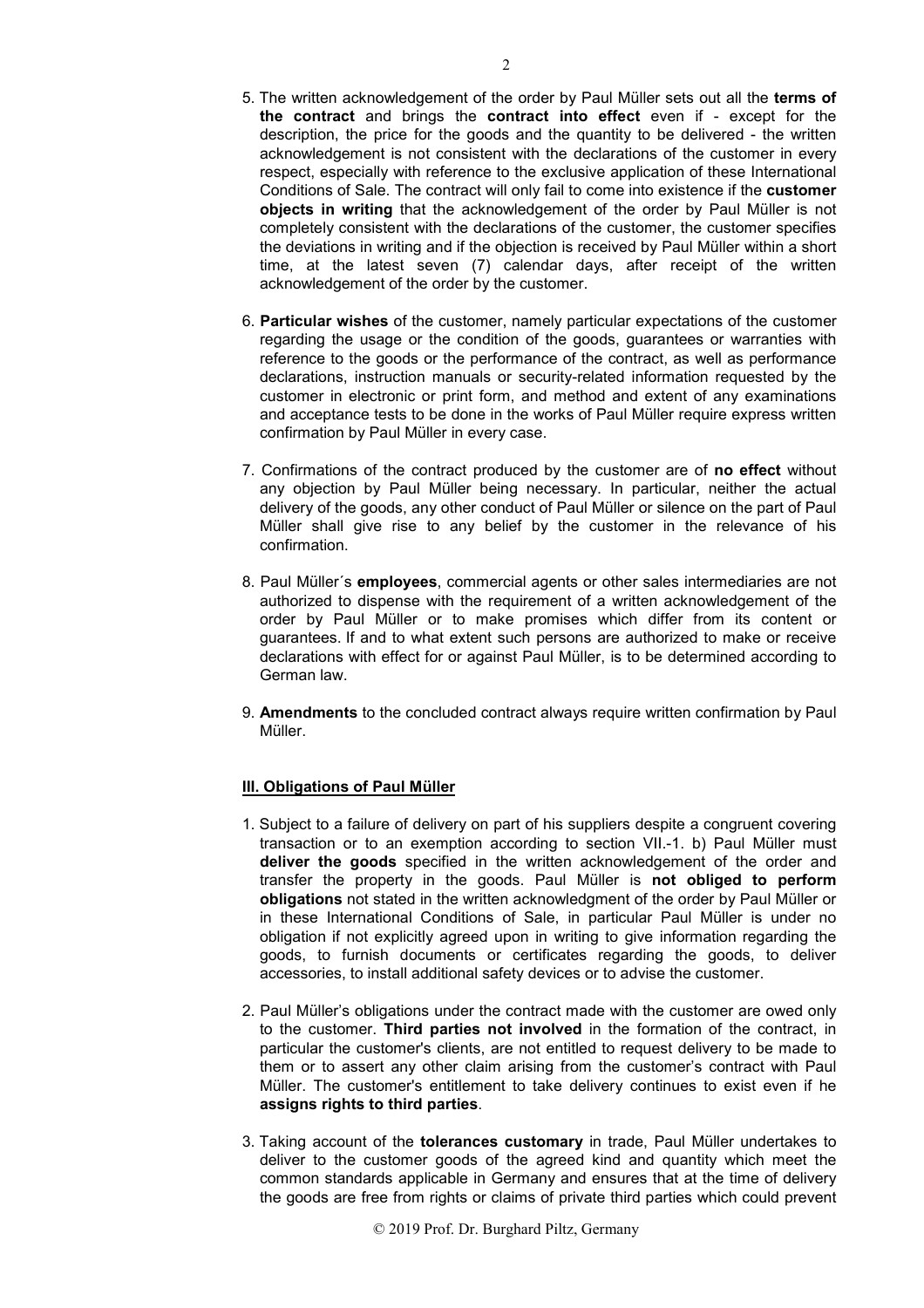its use within the European Union. If the goods cannot be delivered in the condition offered at the time of the formation of the contract because technical improvements to goods of series production were made, Paul Müller is entitled to deliver the goods with the technical improvements. Paul Müller is entitled to make **part deliveries** and to invoice them separately.

- 4. If further **specification** is required in relation to the goods to be delivered, Paul Müller will carry this out having regard to his own interests and to the identifiable and legitimate interests of the customer. A request to the customer to specify the goods, or to participate in the specification, is not required. Paul Müller does not undertake to inform the customer of the specification he has made or to give the customer the option of a differing specification.
- 5. If no other delivery term or Incoterm-clause has been agreed, delivery has to be made **CPT Incoterms** 2010. Under no circumstances, not even when other clauses of the Incoterms are agreed, is Paul Müller obliged to examine the goods with respect to their conformity with the contract on the occasion of delivery, or to check the operational safety of the means of transport and the transportation safe loading.
- 6. Compliance with agreed **delivery time periods** or **delivery dates** is subject to the customer's procuring any required documents, releases, permits, approvals, licences or any other authorizations or consents in sufficient time, opening letters of credit and/or making down-payments as agreed and performing all other obligations incumbent upon him properly and in good time and subject to no delay caused by pre-shipment inspections mandated by non-German authorities. Moreover, agreed delivery time-periods begin on the date of the written acknowledgement of the order by Paul Müller. After informing the customer, Paul Müller is entitled to deliver earlier than at the agreed delivery time or to select the date of delivery within the agreed period for delivery.
- 7. Without prejudice to his continuing legal rights, Paul Müller is entitled to fulfil his obligations **after the delivery time periods or delivery dates agreed upon**, if the customer is informed that Paul Müller will exceed the delivery time limit and of the time period for late performance. Subject to aforesaid conditions, Paul Müller is entitled to make repeated attempts at late performance. The customer can object to late performance within reasonable time, if the late performance is unreasonable. An objection is only effective, if it is received by Paul Müller before commencing late performance. Paul Müller will reimburse necessary additional expenditure, proven and incurred by the customer as a result of exceeding the delivery time to the extent that Paul Müller is liable for this under the provisions laid down in section VII.
- 8. **Risks as to price and performance** even in relation to goods which are not clearly identifiable to the contract and without it being necessary for Paul Müller to give notice to the customer about the goods being placed at disposal, pass to the customer in accordance with the agreed Incoterm-clause, albeit irrespective thereof with readiness for delivery by Paul Müller according to the originally agreed delivery time periods or delivery dates, if these are postponed on customer's request, or as soon as the title to the goods has passed to the customer.
- 9. Irrespective of the Incoterm-clause agreed upon, Paul Müller is neither obliged to clear the goods for export nor to take care of customs advance declarations. However, Paul Müller will apply for necessary export licences and operate **customs formalities necessary for the export** if the customer has requested Paul Müller to do so and has furnished Paul Müller with the data essential for the export in a written notice dealing with this purpose exclusively. If the goods are not cleared for export without any intentional or grossly negligent fault on the part of Paul Müller, Paul Müller is entitled to avoid the contract in whole or in part without compensation. The agreement of other clauses of the Incoterms or of clauses such as "delivery free......." or similar ones merely involve a variation of the provisions as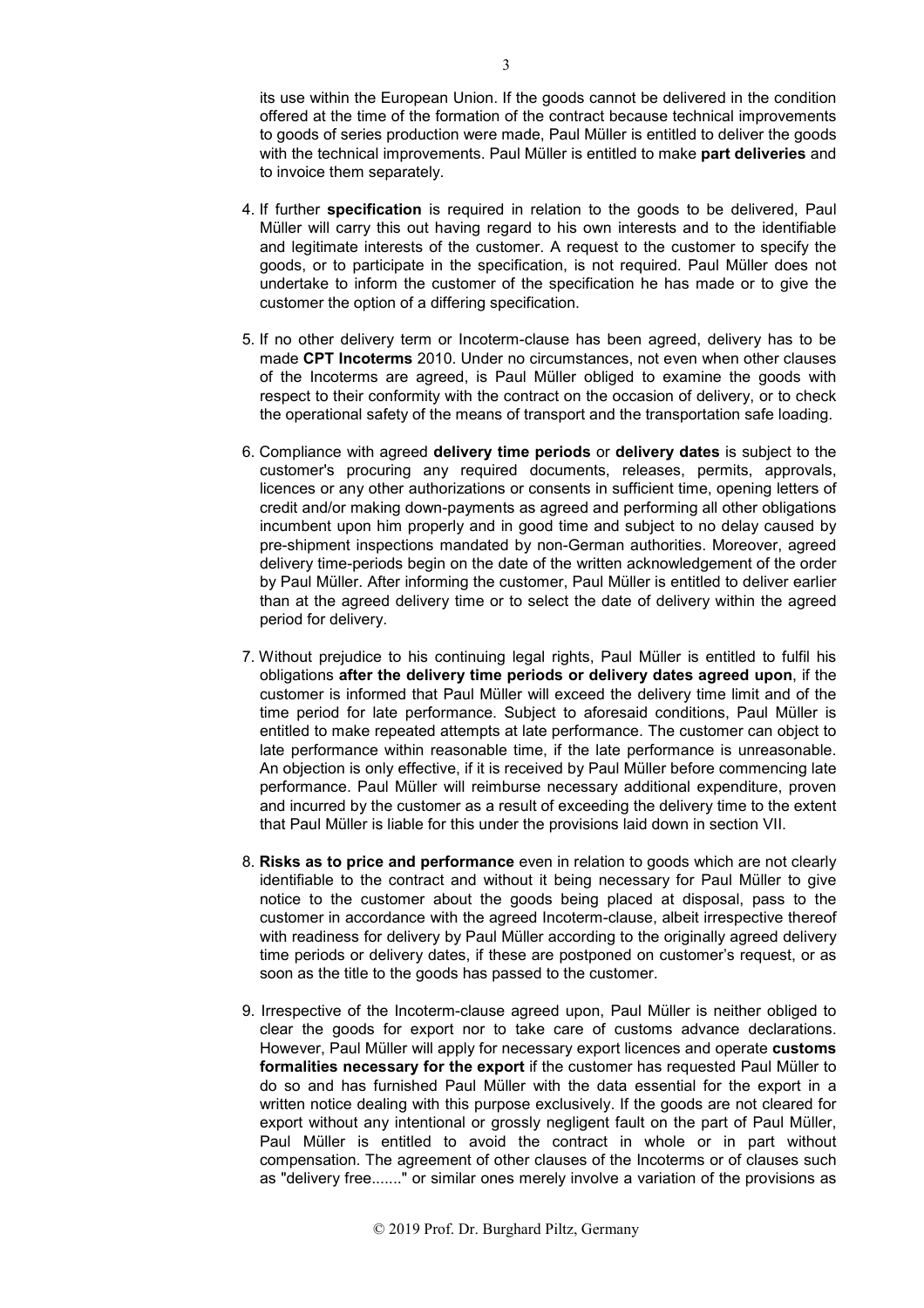to the transportation and the transportation costs; besides that, the provisions laid down in these International Conditions of Sale remain applicable.

- 10. Unless expressly agreed in written form something different, Paul Müller is irrespective of the Incoterm-clause agreed upon **not obliged** to obtain proves of delivery, **documents**, certificates, licences or other authorizations necessary for the export, transit or import, or to achieve **security clearance** of the goods required for the carriage or otherwise or to render assistance to the customer in obtaining them. The agreement of other clauses of the Incoterms or of clauses such as "delivery free......." or similar ones merely involve a variation of the provisions as to the transportation and the transportation costs; besides that, the provisions laid down in these International Conditions of Sale remain applicable.
- 11. Paul Müller is in no case liable to perform duties associated with the making available of the goods on the market **outside Germany,** to bear levies, duties and charges accruing outside Germany, to comply with weight and measuring systems, packaging, labelling or marking requirements or registration or certification obligations applicable outside Germany or to comply with any other legal provisions applicable to the goods outside Germany. The customer will arrange for translations in any language other than German of instructions, safety information, performance declarations or other written materials about the goods required by law or called for otherwise at his risk and expense.
- 12. Without prejudice to his continuing legal rights and without a previous notice to the customer being necessary, Paul Müller is entitled to **suspend the performance of his obligations** as long as, in the opinion of Paul Müller, there are grounds for concern that the customer will wholly or partly fail to fulfil his obligations in accordance with the contract. In particular, the right to suspend arises if the customer insufficiently performs his obligations to enable payment to Paul Müller or a third party or pays late or if the limit set by a credit insurer has been exceeded or will be exceeded with the forthcoming delivery. Instead of suspending performance Paul Müller is entitled at his own discretion to make future deliveries, even if confirmed, conditional on payment in advance or on opening of a letter of credit confirmed by a major German commercial bank. Paul Müller is not required to continue with performance of his obligations, if an assurance given by the customer to avoid the suspension does not provide adequate security or could be challenged pursuant to an applicable law.
- 13. Except as provided in section III.-7., Paul Müller is only obliged to inform the customer of **possible disruption in performance,** once the commencement of the disruption is definitely certain for Paul Müller.

## **IV. Obligations of the Customer**

- 1. Irrespective of continuing obligations of the customer to guarantee or to enable payment, the customer undertakes to pay the **agreed price for the goods** in the currency specified in the written acknowledgement of the order **transferring it** without deduction and free of expenses and costs to one of the financial institutions designated by Paul Müller**.** To the extent that a price for the goods has not been agreed, the price which is at the time of delivery Paul Müller's usual selling price for the goods will apply. Paul Müller's employees, commercial agents or other sales intermediaries are not authorized to accept payments.
- 2. The payment to be made by the customer is in any event **due for payment** at the time specified in the written acknowledgement of the order or - if a time for payment is not indicated - on receipt of the invoice. The due time for payment arises without any further pre-condition and, in particular, does not depend on whether the customer has already taken delivery of the goods or the documents or has had an opportunity to examine the goods. The **periods granted for payment** will cease to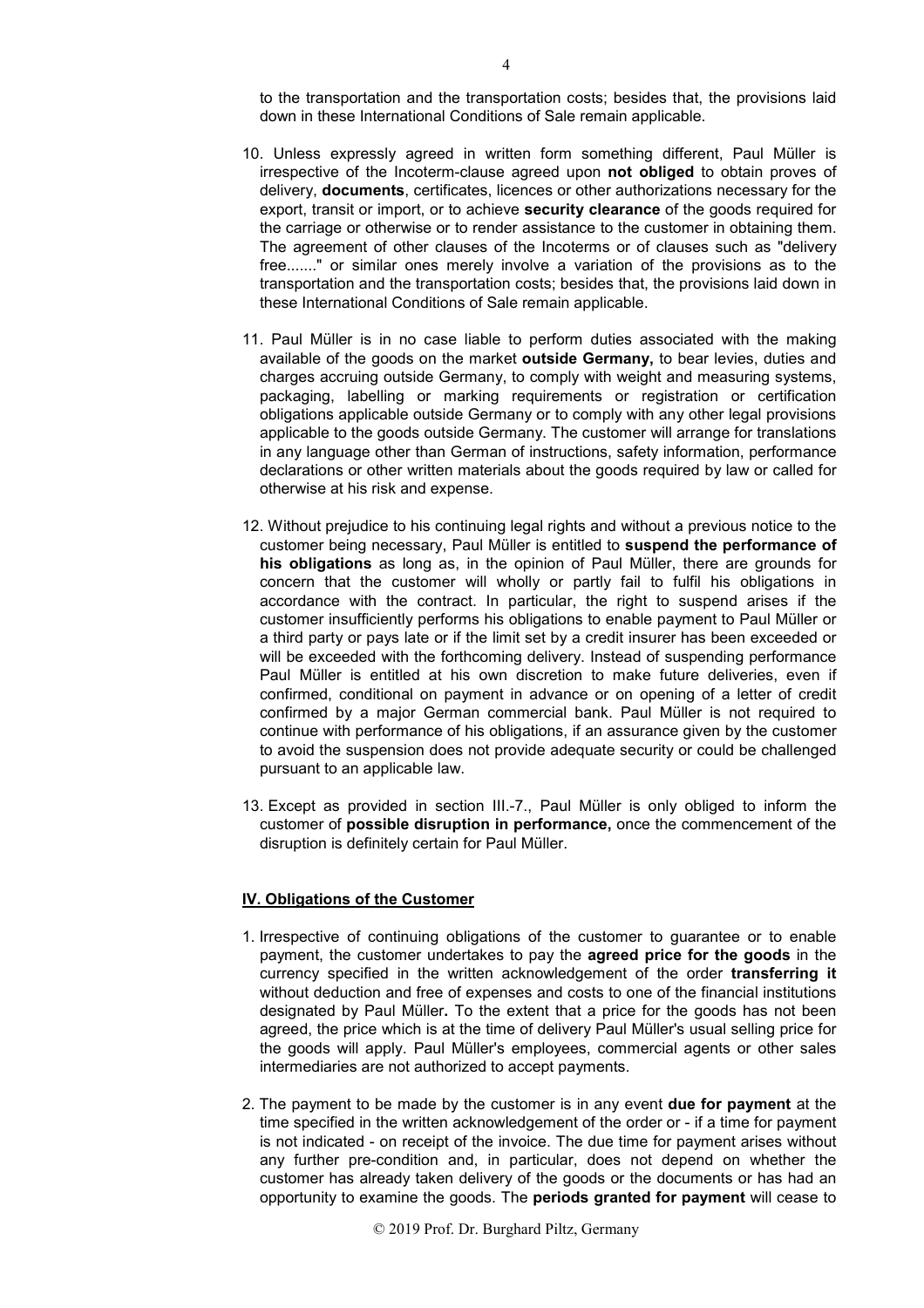apply and outstanding accounts will be due for immediate payment, if insolvency proceedings relating to the assets of the customer are applied for, if the customer without providing a justifiable reason does not meet fundamental obligations due towards Paul Müller or towards third parties, if the customer has provided inaccurate information regarding his creditworthiness or to the extent that the cover given by a credit insurer for the customer is reduced on grounds for which Paul Müller is not responsible.

- 3. The customer warrants to have the goods transported abroad, not to transfer the right of disposal to third parties as long as the goods are in Germany, and to fulfil all legal requirements and documentations for the handling regarding **customs laws and value added tax** of the delivery or any service according to the applicable provisions in Germany. To the extent that Paul Müller has to pay German or foreign customs duties or German or foreign value added tax, the customer will indemnify Paul Müller in all and every respect without prejudice to any continuing claim by Paul Müller. The indemnity is granted by the customer waiving any further requirements or other defences, in particular waiving the defence of limitation or prescription and also includes the reimbursement of the expenses incurred by Paul Müller.
- 4. Regardless of the currency and of the jurisdiction of any arbitral tribunal or court, Paul Müller is entitled at his own discretion to **set off** incoming payments against claims existing against the customer by virtue of his own or assigned rights at the time of payment.
- 5. Any statutory rights of the customer to **set-off** against claims of Paul Müller, to **withhold payment** or taking delivery of the goods, to **suspend** the performance of his obligations or to **raise defences or counterclaims** are excluded, except where the corresponding claim of the customer against Paul Müller is in the same currency, is founded in the customer's own right and is either due and undisputed or has been finally adjudicated or where despite written warning by the customer Paul Müller has committed a fundamental breach of his obligations due and arising out of the same contractual relationship, and has not offered any adequate assurance.
- 6. The customer undertakes to furnish Paul Müller with the data to apply for the **customs formalities** according to section III.-9. in reasonable time ahead and in writing, **to take delivery** of the goods and shall fulfil all the duties imposed by the contract, by these International Conditions of Sale, by the rules of the ICC for the use of the agreed clause of the Incoterms® 2010 and by statutory provisions. The customer is only entitled to refuse to take delivery of the goods if he avoids the contract in accordance with the rules in section VI.-1.
- 7. The customer will not promise or perform any act with regard to the goods purchased from Paul Müller, if such act is **forbidden** under the applicable provisions in particular of **foreign trade law** including the U.S. export control regulations. To the extent that the customer is unsure whether such prohibitions exist, the customer shall seek consultation with Paul Müller in writing.
- 8. The customer will **monitor the goods** purchased from Paul Müller **in the market** and will inform Paul Müller without delay in writing of any concern that the goods might pose a risk for third parties. Moreover, the customer will, without any demand being necessary, inform Paul Müller in writing if Paul Müller has to observe any particular duties of reporting or registration or providing information or prior notification or other **requirements for access to market** or has to comply with **obligations to retain documents**, under the provisions in force in the customer's country or in the country where the goods are to be used.
- 9. Irrespective of any statutory provisions, the customer shall at his own cost take care of or in any other way ensure renewed utilization, material recycling or otherwise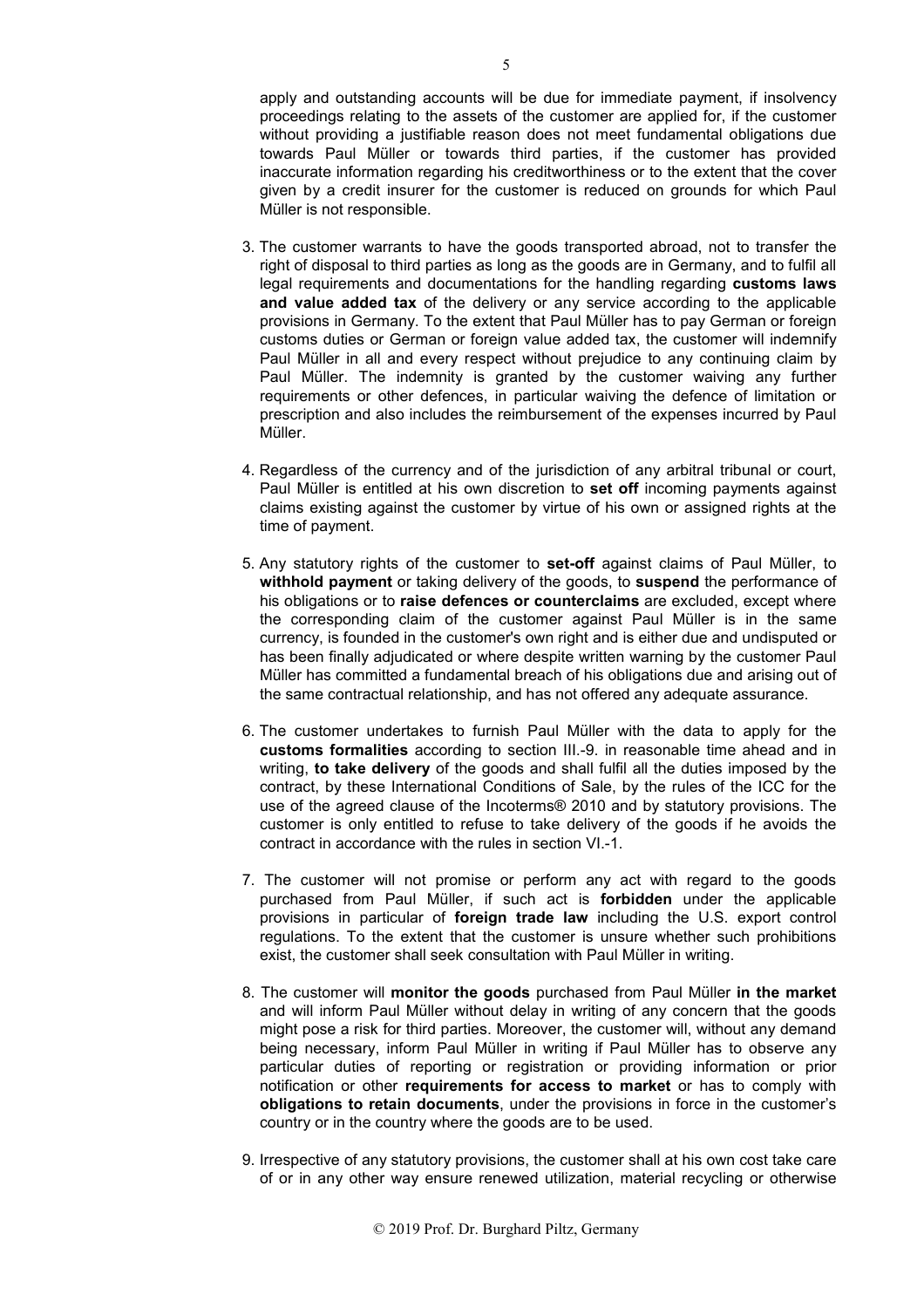prescribed **waste-disposal** of the goods delivered by Paul Müller to the customer and of the packaging material.

# **V. Delivery of non-conforming Goods or Goods with Defective Title**

- 1. Without prejudice to any exclusion or reduction of liability of the seller provided by law, goods do **not conform with the contract** if the customer proves that, taking into account the terms in section III., at the time the risk passes the packaging, quantity, quality or the description of the goods is significantly different to the specifications laid down in the written acknowledgement of the order, or in the absence of agreed specifications, the goods are not fit for the purpose which is usual in Germany. Changes in design, construction or material which reflect technical improvements do not constitute a lack of conformity with the contract. Regardless of the stipulation established in sentence 1, the goods shall be deemed to conform with the contract to the extent that the legal regulations applicable at the place of business of the customer do not prevent the usual use of the goods. Second-hand goods are delivered without any liability for their conformity.
- 2. To the extent that the written acknowledgement of the order by Paul Müller does not contain an explicit statement to the contrary, Paul Müller is in particular **not liable** for the goods being fit for a purpose which is not usual in Germany or for complying with further reaching expectations of the customer or for possessing the qualities of a sample or a model or for their compliance with the legal regulations existing outside Germany, for instance in the customer's country. Paul Müller shall also not be liable for any non-conformity with the contract that did not exist at the time the risk has passed. To the extent that the customer, either himself or through third parties, initiates the removal of non-conformities without the prior consent of Paul Müller in writing, Paul Müller will be released from his liability.
- 3. Without limiting himself to punctual checks the customer is obliged vis-à-vis Paul Müller to **examine or to have examined** every single delivery comprehensively for any discoverable or typical lack of conformity with the contract and moreover as required by law.
- 4. Without prejudice to any exclusion or reduction of liability of the seller provided by law, goods have a **deficiency in title** if the customer proves that the goods are not free from enforceable rights or claims of private third parties at the time risk passes. Without prejudice to further legal requirements, third parties' rights or claims founded on industrial or other intellectual property constitute a deficiency in title only to the extent that the rights are registered, made public and in legal force in the European Union and prevent the usual use of the goods in the European Union. Regardless of the stipulation established in sentence 1, title to the goods shall be deemed not to be defective to the extent that the legal regulations applicable at the place of business of the customer do not prevent the usual use of the goods.
- 5. Without prejudice to the statutory obligations of the customer to give notice within reasonable time, the customer is obliged vis-à-vis Paul Müller to give notice to Paul Müller of any lack of conformity with the contract or any deficiency in title at the latest within one (1) year after taking delivery in accordance with section IV.-6. Such **notice** has to be made in writing and directly to Paul Müller and to be formulated in such a precise manner as to enable Paul Müller to effect remedy measures without need for further inquiries from the customer and to secure claims against Paul Müller's suppliers and moreover as required by law. Paul Müller's employees, commercial agents or other sales intermediaries are not authorised to accept notices outside Paul Müller's premises or to make any statements concerning lack of conformity with the contract or of title and its consequences.
- 6. Following **due notice** according to section V.-5., the customer can rely on the remedies provided by these International Conditions of Sale. The customer has no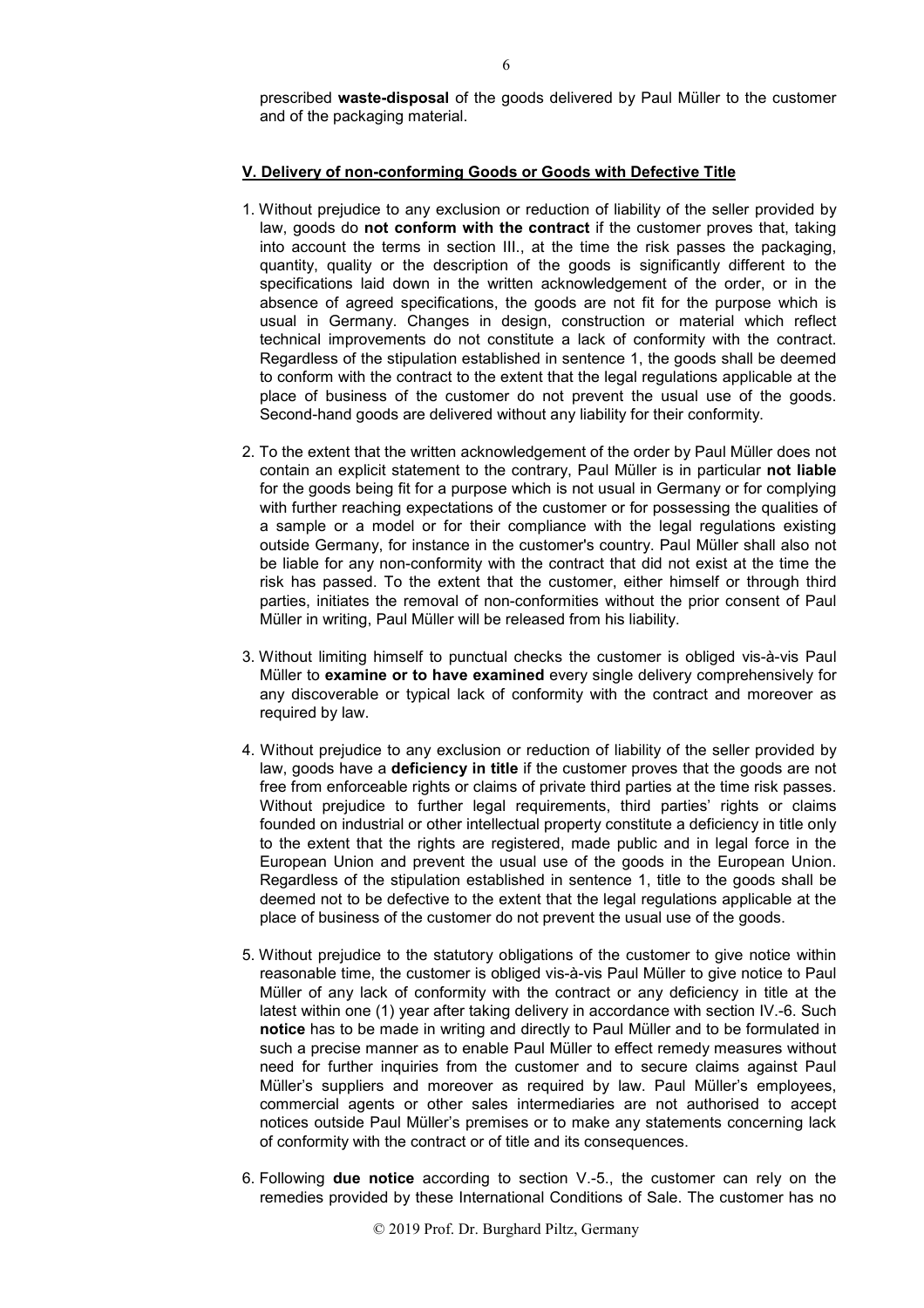other rights or claims whatsoever and no claims of a non-contractual nature due to delivery of non-conforming goods or goods with defective title. In the event of **notice not having been properly given**, the customer may only rely on remedies if Paul Müller has intentionally concealed the lack of conformity with the contract or the deficiency in title. Statements by Paul Müller as to the lack of conformity with the contract or as to the deficiency in title are for the purpose of explaining the factual position only, but do not entail any waiver by Paul Müller of the requirement of proper notice.

- 7. The customer is **not entitled to remedies** for delivery of non-conforming goods or goods with a deficiency in title, insofar as the customer is liable vis-à-vis third parties for conditions of the goods or their fitness for a use which are not subject of the agreement with Paul Müller, or if the customer's claim is based on foreign law.
- 8. To the extent that the customer in accordance with the terms of these International Conditions of Sale is entitled to remedies because of delivery of non-conforming goods or goods with defective title, he is entitled to demand in accordance with the terms of the UN Sales Convention **delivery of substitute goods or repair** of Paul Müller **or to reduce the price for the goods**. The delivery of substitute goods or repair does not lead to a recommencement of the limitation period. The reduction of the price for the goods is limited to the damages suffered by the customer. Further claims for performance are not available to the customer. Irrespective of the customer's remedies, Paul Müller is always entitled in accordance with the provision in section III.-7. to repair goods which do not conform with the contract or to supply substitute goods or to avert the customer's remedies by giving him a credit note of an appropriate amount.
- 9. In case of **unjustified assertion of remedies** for delivery of non-conforming goods or goods with a deficiency in title, although the customer is or ought to have been aware that a non-conformity or a deficiency in title does not exist or that the cause for such non-conformity or deficiency in title claimed are not to be attributed to Paul Müller, the customer is obliged to reimburse Paul Müller for expenses incurred due to the unjustified assertion of claims.

### **VI. Avoidance of the Contract**

- 1. The **customer** is entitled to declare the contract avoided, if the respective applicable legal requirements are complied with, after he has threatened Paul Müller in reasonable time after the facts justifying the avoidance of the contract had occurred with avoidance of the contract in writing and an additional period of time of reasonable length for performance fixed in writing has expired to no avail. If the customer claims delivery of substitute goods, repair or other performance, he is bound for a reasonable period of time to the chosen remedy, without being able to exercise the right of declaring the contract avoided. In any event, the customer must give notice of avoidance of the contract within reasonable time after the additional period of time has expired in writing and to Paul Müller directly.
- 2. Without prejudice to his continuing legal rights, **Paul Müller** is entitled to avoid the contract in whole or in part if the customer objects to the application of these International Conditions of Sale, if the implementation or performance of the contract is prohibited by the law in whole or in part, if on grounds for which Paul Müller is not responsible the written acknowledgement of the order by Paul Müller is received by the customer more than fourteen (14) calendar days after its date of issue, if insolvency proceedings relating to the assets of the customer are applied for, or if for other reasons Paul Müller cannot be expected to fulfil his obligations by means which - taking into consideration his own interests and that of the customer as far as ascertainable and legitimate at the time of formation of the contract - are unreasonable, in particular in relation to the agreed counter-performance.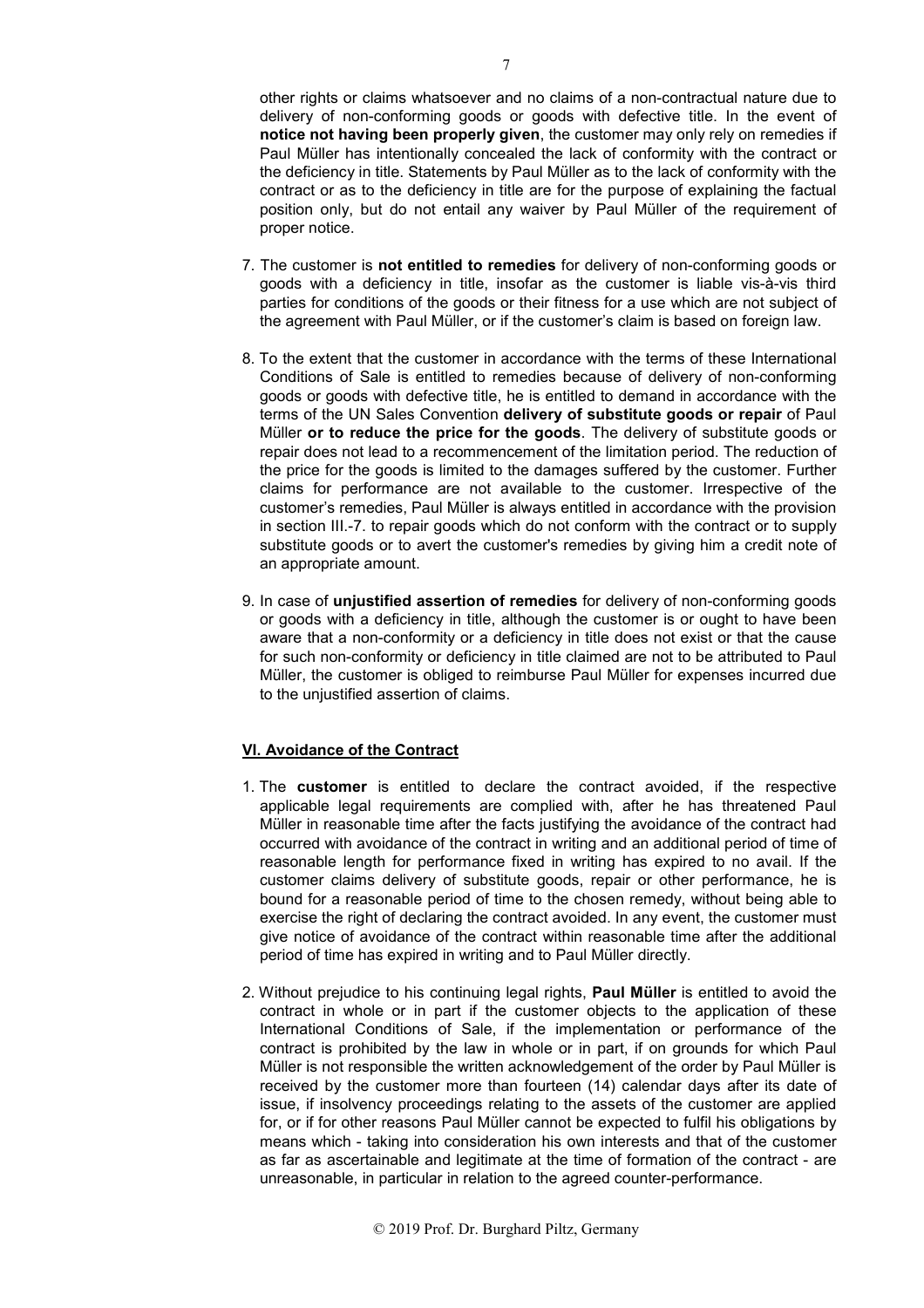3. Without prejudice to his continuing legal rights, Paul Müller is entitled to avoid the contract in whole or in part after **prior warning** if the customer does not place call off orders as agreed, if he does not furnish Paul Müller with the data necessary to apply for customs formalities in due time, if without providing a justifiable reason he does not meet fundamental obligations due towards Paul Müller or towards third parties, if he has provided inaccurate information regarding his creditworthiness or to the extent that the cover given by a credit insurer is reduced on grounds for which Paul Müller is not responsible.

#### **VII. Damages**

1. Without waiving the legal requirements, **Paul Müller** is only obliged to **pay damages** due to the breach of obligations resulting from the contract with the customer, the contractual negotiations carried on with the customer or the business relation with the customer in accordance with the following provisions. These provisions apply equally for all of Paul Müller's obligations to **reimburse expenses**.

a) The customer is required in the first instance to **rely on other remedies** and can only claim damages in the event of a continuing deficiency. The customer cannot claim damages as an alternative to other remedies.

b) **Paul Müller is not liable** for the conduct of suppliers, subcontractors, carriers or freight-forwarders, for damages to which the customer has contributed or for the consequences of customer interference with the security and/or safety technology of the delivered goods. Paul Müller is not liable if the contract cannot be performed as agreed at the time of its formation due to subsequent statutory or sovereign measures. Neither is Paul Müller liable for impediments which occur, as a consequence of natural or political events, acts of state, industrial disputes, sabotage, accidents, terrorism, biological, physical or chemical processes or comparable circumstances and which cannot be controlled by Paul Müller with reasonable means. Moreover, **Paul Müller is only liable** to the extent that the customer proves that the executive bodies or members of staff of Paul Müller have deliberately or negligently breached contractual obligations owed to the customer.

c) In the event of liability, Paul Müller will compensate within the limits of lit. d) the **losses** of the customer to the extent that the customer proves that he has suffered an unavoidable loss caused by the breach of obligations owed to the customer by Paul Müller and **foreseeable** to Paul Müller, at the time of the formation of the contract in respect of the occurrence of the loss and its amount. Moreover, the customer is required to **mitigate his loss** as soon as a breach of contract is or ought to be known.

d) Paul Müller is **not liable** for loss of profit or damage to reputation. Moreover, the **amount of damages** for late or non-existent delivery is limited to 0.5 per cent for each full week of delay, up to a maximum of 5 per cent of the net purchase price of the goods delivered late or not at all, and in case of remedies because of delivery of non-conforming goods and/or goods with a deficiency in title is limited to an amount of 200 per cent of the net purchase price of goods affected. However, this subparagraph does not apply to injury of life, body or health, to intentional concealment of the non-conformity or deficiency in title of the goods and to breaches of contractual obligations due to intentional harm or gross negligence.

e) For breach of contractual, pre-contractual or obligations resulting from the business relation owed to the customer, Paul Müller is obliged to pay damages exclusively in accordance with the provisions of these International Conditions of Sale. Any recourse to **concurrent bases of claim**, in particular of a non-contractual nature, is excluded. Equally excluded is any recourse against Paul Müller's company organs, employees, servants, members of staff, representatives and/or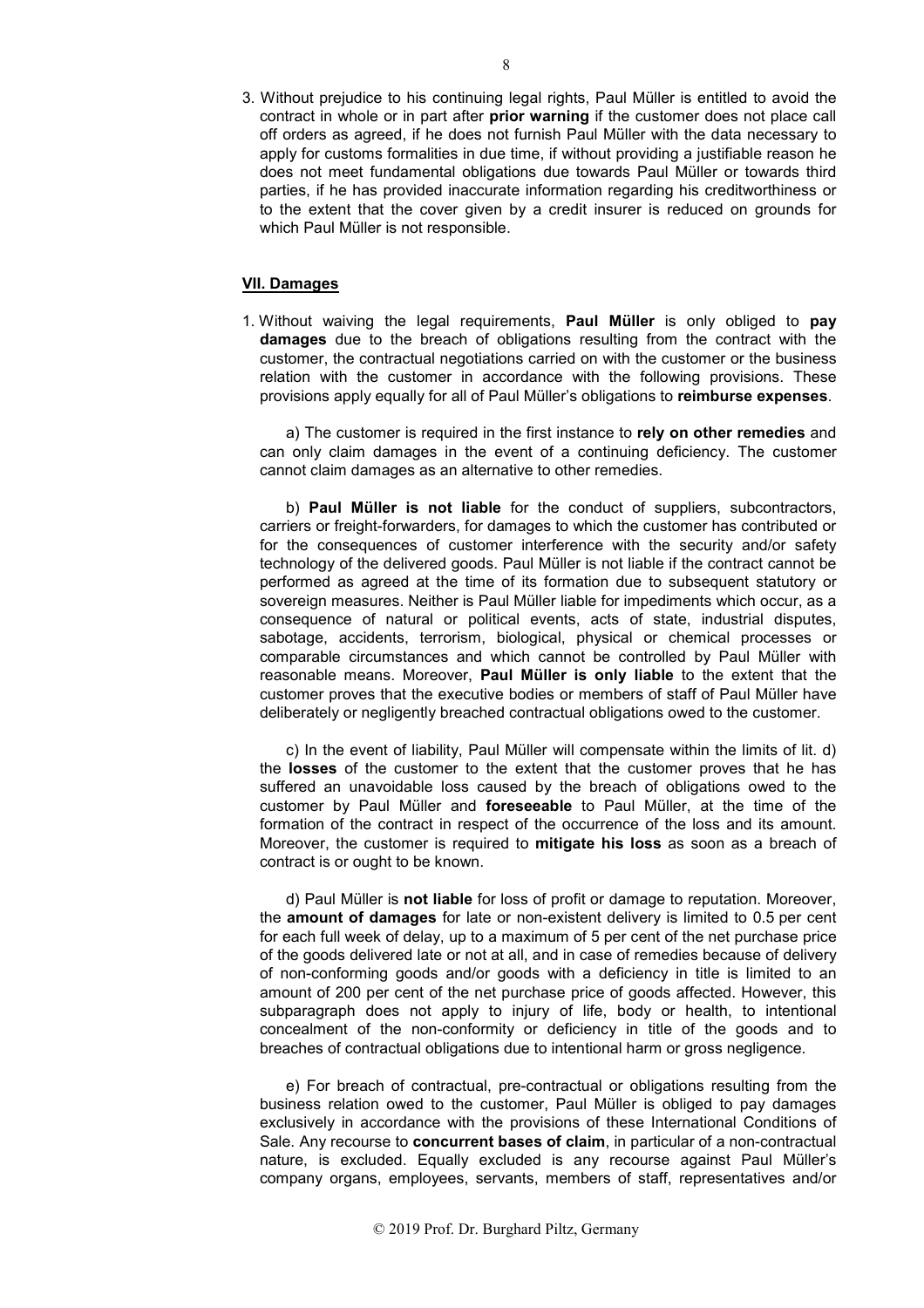those employed by Paul Müller in the performance of his obligations on grounds of breach of contractual obligations owed by Paul Müller.

f) Insofar as the limitation period may not already have barred the claim, claims for damages brought by the customer are excluded after **six (6) months** beginning with the rejection of the claim for damages by Paul Müller.

2. Irrespective of continuing statutory or contractual claims, the **customer** is obliged to pay **damages** to Paul Müller as follows:

a) In the event of **delay in payment,** the customer will pay a lump sum of EUR 50.00, the costs of arbitral, judicial and extra-judicial means and proceedings, usual and accruing within the country and abroad, as well as (without evidence being necessary) interest at the rate applicable in 58802 Balve-Garbeck/Germany for unsecured short-term loans in the agreed currency, at least however interest at 9 per-cent points over the base rate of the German Federal Bank (Deutsche Bundesbank).

b) In the case of a **late taking delivery** of the goods by the customer by more than two (2) weeks, Paul Müller is entitled to claim damages without evidence being necessary of 5 per cent of the value of the goods to be delivered. In the case of a late taking delivery of the goods by the customer by more than six (6) weeks or an entire failure to take delivery as well as in the event of non-delivery due to a breach of contract by the customer, Paul Müller is entitled to claim **damages without evidence being necessary** of 20 per cent of the value of the goods to be delivered.

c) If the contract has been **avoided by the customer** without justification, Paul Müller is entitled, insofar as he consents to the avoidance, to claim damages without evidence being necessary in the amount of 20 per cent of the value of the goods to be delivered.

3. Within the bounds of what is legally possible as well as within what is usual in the trade, the **customer** is in his commercial relationships with his clients obliged to **limit his liability** both in principle and in amount.

### **VIII. Limitation Period**

Without prejudice to claims resulting from a malicious, grossly negligent or intentional conduct as well as claims due to injury of life, body or health, the customer's claims in respect of the delivery of new non-conforming goods and new goods with a defect in title become time-barred one (1) year after delivery of the goods. Second-hand goods are delivered without any liability for their lack of conformity or for defects in title, unless Paul Müller has breached contractual obligations intentionally or grossly negligently. The delivery of substitute goods or the repair of delivered goods does not lead to a restart or suspension of the limitation period.

#### **IX. Other Provisions**

- 1. **Title of the goods** that have been delivered **remains with Paul Müller** until settlement of all claims existing against the customer. The allocation of risk as to price and performance in section III.-8. is not affected by the reservation of title.
- 2. Irrespective of continuing statutory or contractual claims, the customer will indemnify Paul Müller without limit against all claims of third parties which are brought against Paul Müller on the grounds of **product liability** or similar provisions, to the extent that the liability is based on circumstances which - such as, for example, the presentation of the product - were caused by the customer or other third parties without express written consent of Paul Müller. In particular, the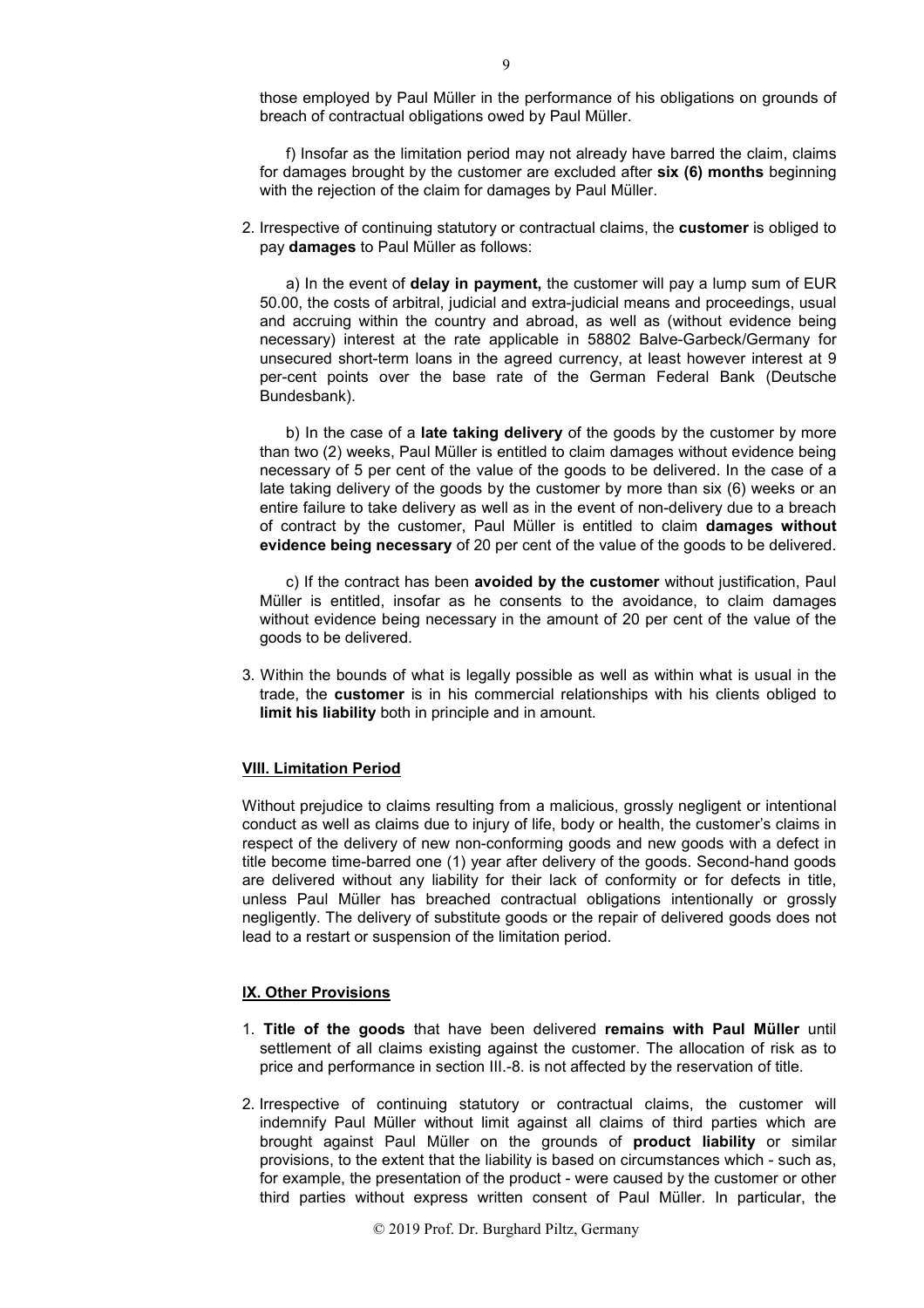indemnity also includes the reimbursement for expenses incurred by Paul Müller and is granted by the customer waiving further conditions or other objections, in particular without requiring compliance with control and recall obligations, and waiving any defence of limitation.

- 3. In relation to pictures, drawings, calculations and other **documents** and computersoftware, which have been made available by Paul Müller in a material or electronic form, the latter reserves all proprietary rights, copyrights, other industrial property rights as well as know-how rights.
- 4. Subject to written objection by the customer, **personal data**, which Paul Müller receives from the customer in the execution of activities covered by these International Conditions of Sale, are processed by Paul Müller and also by service providers located in Germany or abroad.
- 5. The transmission of **electronic documents (EDI)** requires special agreements.
- 6. All communications, declarations, notices etc. are to be drawn up exclusively in **German or English**. Communications by means of fax or e-mail fulfil the requirement of being **in writing**.

## **X. General Basis of Contracts**

- 1. The **place of delivery** results from the agreed Incoterm-clause and applies likewise to the delivery of substitute goods or the repair of delivered goods. The **place of payment and performance** for all remaining obligations arising from the legal relationship between Paul Müller and the customer is 58802 Balve-Garbeck/Germany. These provisions also apply if Paul Müller assumes the costs of money remittance, renders performance for the customer somewhere else or payment is to be made in exchange of documents or goods or in the case of restitution of performances already rendered.
- 2. The United Nations Convention of 11 April 1980 on Contracts for the International Sale of Goods (**UN Sales Convention / CISG**) in the English version governs the legal relationship with the customer. The UN Sales Convention applies, above and beyond its own area of application, and regardless of reservations adopted by other states, to all contracts to which these International Conditions of Sale are to be applied according to the provisions of section I.
- 3. The **formation of contract**, including agreements as to the jurisdiction of courts and arbitrators, its amendments or alterations, and the contractual **rights and obligations of the parties,** also including the liability for death or personal injury caused by the goods to any person and breach of pre-contractual and collateral obligations, as well as the interpretation are exclusively governed by the UN Sales Convention together with these International Conditions of Sale. Where standard terms of business are used, in case of doubt the Incoterms 2010 of the International Chamber of Commerce apply taking into account the provisions stipulated in these International Conditions of Sale. Subject to differing provisions in these International Conditions of Sale, the rest of the legal relationship between the parties is governed by the Swiss Code of Obligations.
- 4. All contractual and extra-contractual disputes as well as disputes under insolvency law, arising out of or in connection with contracts to which these International Conditions of Sale apply, including their validity, invalidity, breach or cancellation as well as other disputes arising out of the business relationship with the customer shall be finally resolved, without recourse to the ordinary courts of law, by arbitration according to the **Swiss Rules of International Arbitration** of the Swiss Chambers' Arbitration Institution in force on the date when the Notice of Arbitration is received in accordance with these Rules. The tribunal shall consist of three (3) arbitrators,